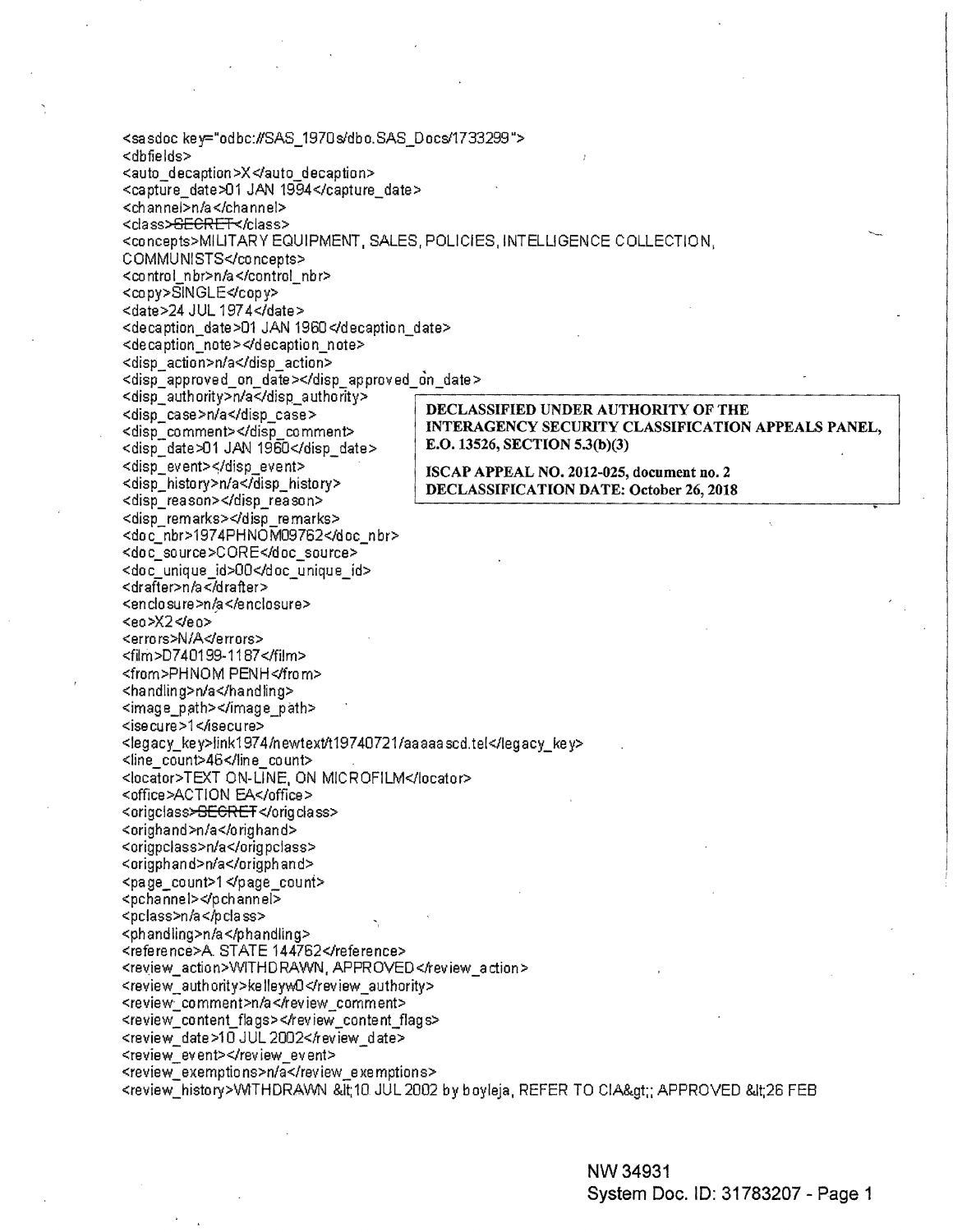2003 by kelleyw0></review\_history> <review\_markings>

Not releasable under either Executive Order or other law or regulation US Department of State **EO Systematic Review** 30 JUN 2005

</review\_markings> <review\_media\_id></review\_media\_id> <review\_referrals>CIA</review\_referrals> <review\_release\_date>n/a</review\_release\_date> <review\_release\_event>n/a</review\_release\_event> <review transfer\_date></review\_transfer\_date> <review\_withdrawn\_fields>n/a</review\_withdrawn\_fields> <secure>OPEN</secure> <status>NATIVE</status> <subject>ALLEGED SALE OF GVN MILITARY SUPPLIES TO COMMUNIST TROOPS</subject> <tags>MOPS, MILI, MCAP, VS, CB</tags> <to>STATE</to> <type>TE<Aype> </dbfields> <markings> Not releasable under either Executive Order or other law or regulation US Department of State EO Systematic Review 30 JUN 2005 </markings> <msgtext> -SECRET-

PAGE 01 PHNOM 09762 240654Z

16

ACTION EA-14

INFO OCT-01 ISO-00 NIC-01 ACDA-19 EB-11 MC-02 OMB-01

TRSE-00 AID-20 IGA-02 CIAE-00 DODE-00 PM-07 H-03

INR-11 L-03 NSAE-00 NSC-07 PA-04 RSC-01 PRS-01 SP-03

SS-20 USIA-15 DRC-01 EUR-25 /172 W 

R 240611Z JUL 74 FM AMEMBASSY PHNOM PENH TO SECSTATE WASHDC 7024 **INFO AMEMBASSY SAIGON** 

<del>SECRET</del> PHNOM PENH 9762

E.O. 11652: XGDS-2 TAGS: MOPS, MILI, MCAP, VS, CB SUBJECT: ALLEGED SALE OF GVN MILITARY SUPPLIES TO COMMUNIST **TROOPS**